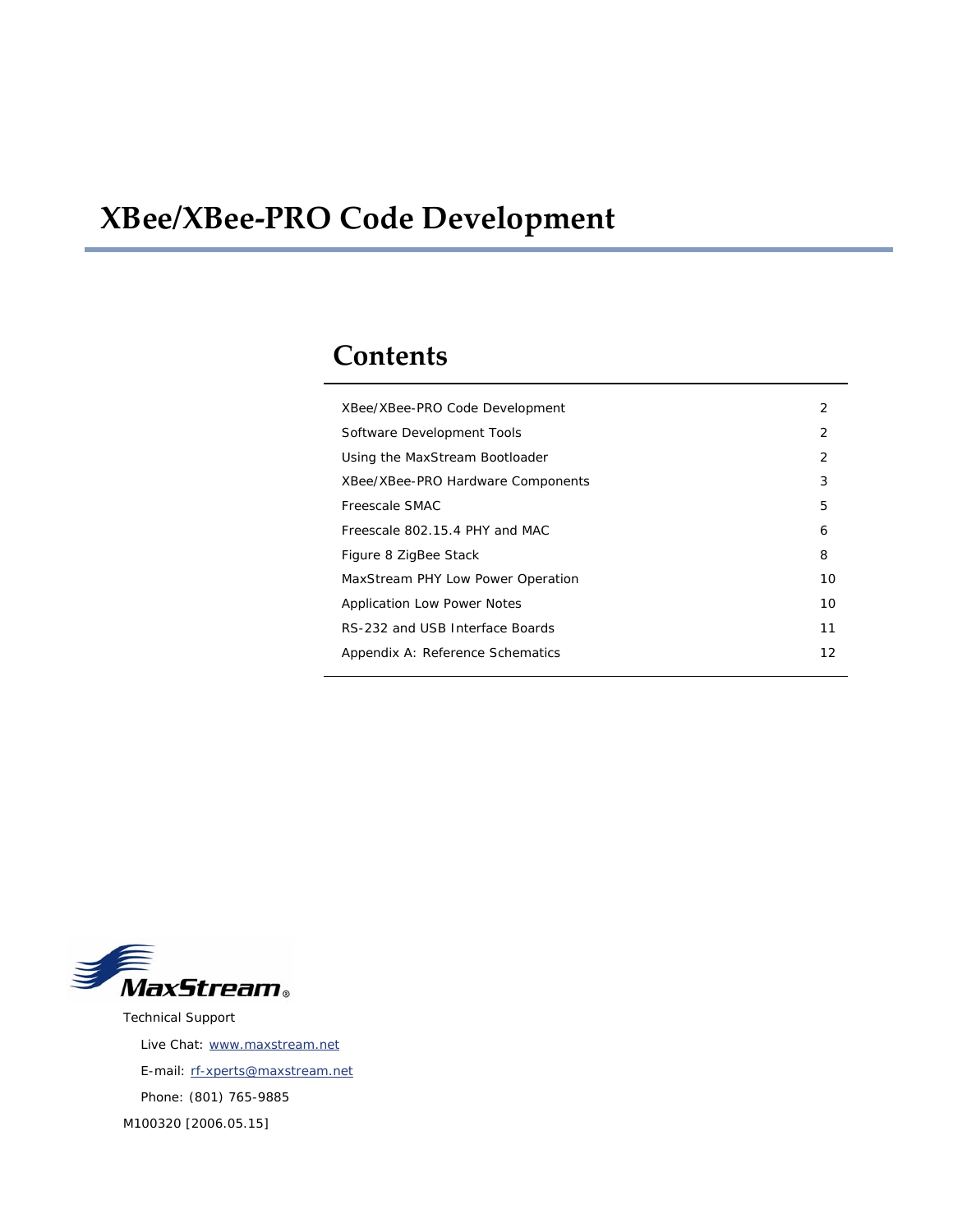

## <span id="page-1-0"></span>**XBee/XBee-PRO Code Development**

Three methods of software development are available to customers wanting to develop their own application to the XBee or XBee-PRO Module. Customer applications should be written to interface to one of the following software interfaces:

- Freescale-provided SMAC
- Freescale 802.15.4 PHY and MAC
- Figure 8 ZigBee stack

The software can be downloaded from Freescale's website [[www.freescale.com\]](http://www.freescale.com/). This manual will discuss how to interface the XBee module to each piece of code and how the XBee and XBEE-PRO interface with MaxStream XBIB and XBIB-DEV interface boards.

## **Software Development Tools**

Software development for the XBee or XBee-PRO Module should be done using the Metrowerks CodeWarrior Development Studio for HC(S)08 Microcontrollers. When developing using the "Freescale-provided SMAC" method, the free version (version CWX-H08-SE) may suffice. All other development most likely should be done using CodeWarrior version CWS-H08-C64K-CX. Other versions of CodeWarrior include simulation and additional development tools; however, the cited CodeWarrior versions support the minimum requirements. The Freescale Software is available for download at the following URL: [www.freescale.com/codewarrior.](http://www.freescale.com/codewarrior)

Two tools exist for downloading code to the XBee or XBee-PRO Modules. A "P&E Microsystems, Inc. USB HCS08/HCS12 Multilink" programmer/debugger [[www.pemicro.com](http://www.pemicro.com/)] can be used to program the modules. All MaxStream XBIB interface boards contain a six-pin header that will interface to this programmer.

Alternatively, the MaxStream X-CTU software [[www.maxstream.net\]](http://www.maxstream.net/) can be used to program the modules through the serial port using the DIN/CONFIG, DOUT, RTS and DTR/PIN\_SLEEP lines. The X-CTU Software interacts with the MaxStream Bootloader to program the remaining sectors of flash. Programming with the Multilink programmer/debugger will permanently erase the MaxStream Bootloader.

## **Using the MaxStream Bootloader**

XBee and XBee-PRO Modules ship with the MaxStream Bootloader. The Bootloader sector contains a unique 64-bit serial number and calibration information for each module. The stored calibration values allow the XBee-PRO Modules to achieve 18 dBm power output. If the Multilink programmer is used to program the modules, stored calibration values are lost. In this case, the XBee-PRO can only achieve 12 dBm power output.

The unique serial number and calibration information can be preserved by programming application code using the X-CTU programming utility. To do this, the linker must reserve a section in flash from 0xFE00 – 0xFFFF for the Bootloader and redirect the Interrupt vector table. These changes have already been made in the "Ptc\_XCTU\_802\_15\_4.prm" and "Ptc\_XCTU\_ZigBee.prm" files.

The X-CTU requires application code to be built using the Intel hex format. The linker used in the Metrowerks Code Warrior IDE will generate hex files if the string "-EnvSRECORD=hex" is added to the Linker Command Line Arguments.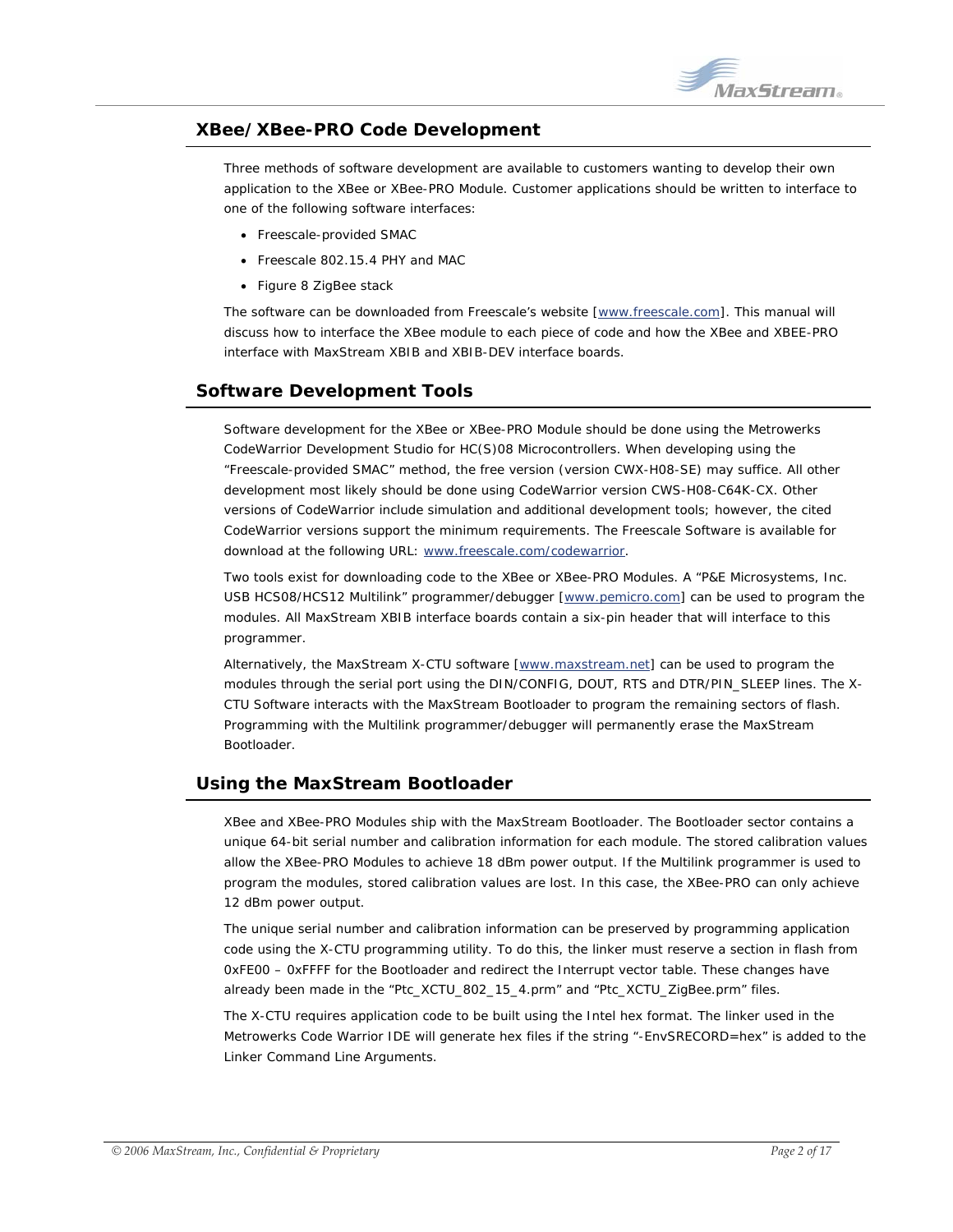

<span id="page-2-0"></span>To use the X-CTU software to program application code into the modules, an MXI file must be created. The MXI file must have the same name as the corresponding hex file. A sample MXI file is provided in the "X-CTU" folder. The MXI and hex files should be copied into the "Program Files\MaxStream\X-CTU\Update\XBee" folder.

To access the unique 64-bit address contained in the Bootloader sector, an application should create a ProtectedConfig structure. An example of this structure is provided in the "ProtConfig.c" and "ProtConfig.h" files which are located in the source subdirectory of each project. With the structure defined as shown in these files, the unique 64-bit address can be read from ProtectedConfig.serialNumber[].

## **XBee/XBee-PRO Hardware Components**

**XBee.** The following are the main components of the XBee Module:

- MC9S08GT60 microcontroller
- MC13193 RF chip

Additionally, an RF switch is included that switches the antenna between Transmit and Receive Modes. A simplified schematic of the XBee Module is located in Appendix A [[p12\]](#page-11-1).

**XBee-PRO.** The XBee-PRO Module also includes the MC9S08GT60 micro-controller and MC13193 RF chip. The XBee-PRO Module also contains a switch that switches the antenna between RF transmit and receive modes; however, after the switch is a Low Noise Amplifier (LNA) for Receive Mode and a Power Amplifier (PA) for Transmit Mode.

The XBee-PRO Module also contains:

- An analog switch that can switch the MC9S08GT60 A/D reference from the 2 volt regulated output of the MC13193 and a pin on the XBee-PRO module.
- A digital potentiometer that is used to adjust the power output of the PA.

A simplified schematic of the XBee-PRO Module is located in Appendix A [p[14\]](#page-13-0).

Datasheets for the MC9S08GT60 and MC13193 are available at [www.freescale.com.](http://www.freescale.com/)

#### **XBee/XBee-PRO Interface between MC9S08GT60 and MC13193**

The following table displays pin connections between the MC9S08GT60 micro-controller and the Freescale MC13193 RF transceiver.

| <b>MC13193 pin</b> |                   |                | MC9S08GT60 pin |
|--------------------|-------------------|----------------|----------------|
| Pin#               | Name              | Pin#           | Name           |
| 10                 | GPIO <sub>2</sub> | 23             | PTD3/TPM2CH2   |
| 11                 | GPI01             | 24             | PTD4/TPM2CH0   |
| 12                 | *RESET            | 6              | PTC4           |
| 13                 | <b>RXTXEN</b>     | 5              | PTC3/SCL1      |
| 14                 | *ATTN             | $\overline{4}$ | PTC2/SDA1      |
| 15                 | CLK <sub>0</sub>  | 47             | PTG2/EXTAL     |
| 16                 | <b>SPICLK</b>     | 16             | PTE5/SPSCK1    |
| 17                 | <b>MOSI</b>       | 15             | PTE4/MOSI      |
| 18                 | <b>MISO</b>       | 14             | PTE3/MISO1     |
| 19                 | $^{\star}$ CE     | 13             | PTE2/*SS       |
| 20                 | *IRQ              | 12             | <b>IRQ</b>     |

Asterisk (\*) indicates the pin is low‐asserted.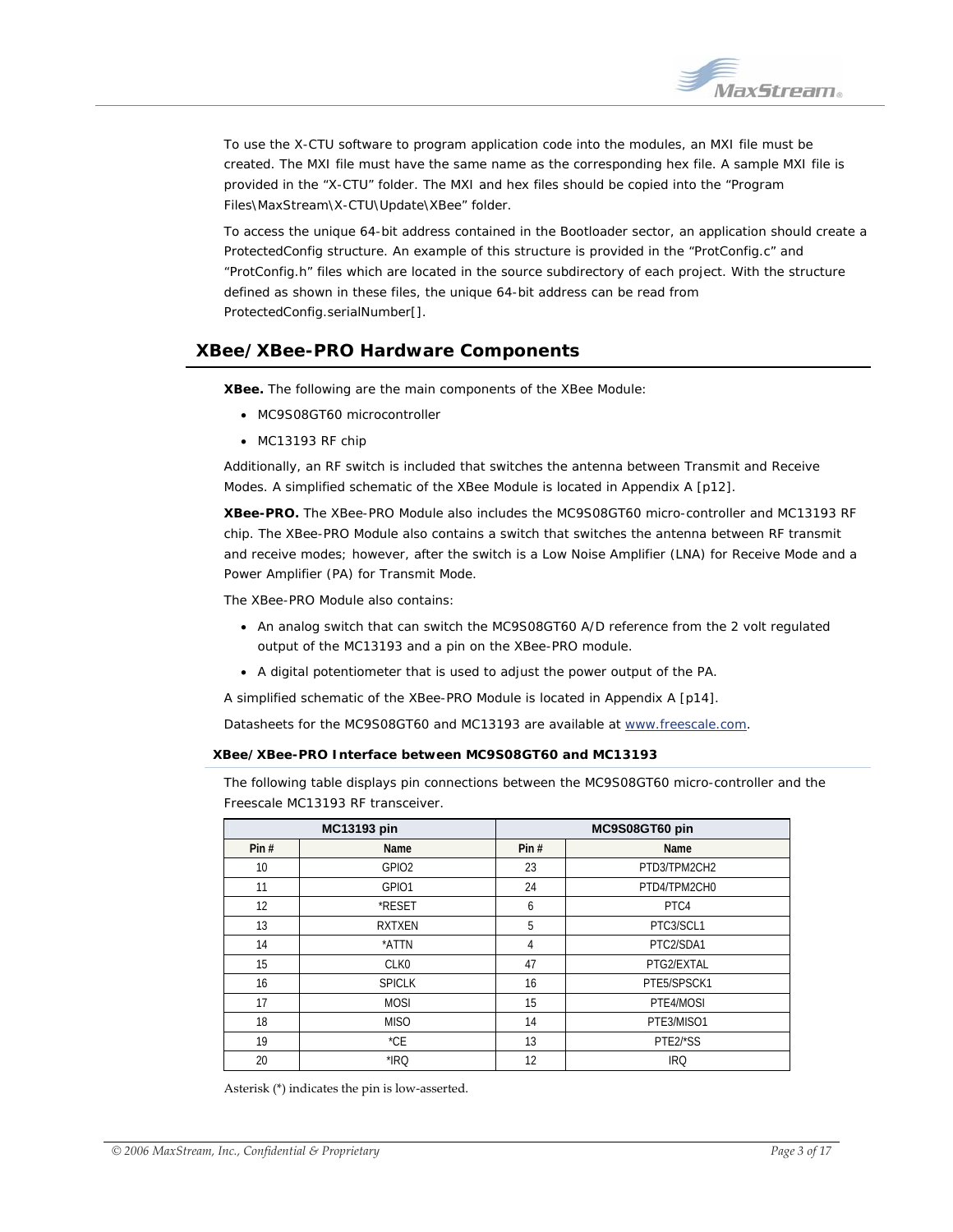

#### **Additional Connected Pins Used on MC9S08GT60**

The following table displays other MC9S08GT60 micro-controller pins that are connected to various parts on the XBee and XBee-PRO Modules.

| <b>MC9S08GT60</b> |                  | <b>Module</b> | <b>Functional Name - Description</b>                                                                                                                                                                                              |
|-------------------|------------------|---------------|-----------------------------------------------------------------------------------------------------------------------------------------------------------------------------------------------------------------------------------|
| Pin#              | <b>Name</b>      |               |                                                                                                                                                                                                                                   |
| 32                | PTB7/AD1P7       | XBee-PRO      | VDET - voltage output from power amplifier                                                                                                                                                                                        |
| 31                | PTR6/AD1P6       | XBee-PRO      | VSup - voltage proportional to the module supply voltage<br>$VSup = 0.5^{*}$ (supply voltage)                                                                                                                                     |
| 48                | PTG3             | XBee-PRO      | Volt_Div - supply voltage for VSup on pin 31. 1 - when reading<br>VSup, 0 - otherwise to conserve power.                                                                                                                          |
| 30                | <b>VREF</b>      | XBee-PRO      | VREF_OUT - output from switch that selects VREF - VREF can be<br>connected to VDDA of MC13193 or VREF (pin 14) on module                                                                                                          |
| 39                | PTA4/KBI1P4      | XBee-PRO      | VDDA/*VREF - select for VREF input. 1 - selects MC13193 VDDA, 0<br>- selects VREF (pin 14) on module                                                                                                                              |
| 8                 | PTC <sub>6</sub> | <b>Both</b>   | *TX/RX – Selects RF transmit or receive mode, 0 – transmit, 1 –<br>receive. This pin should always be used with pin 37.                                                                                                           |
| 37                | PTA2/KBI1P2      | <b>Both</b>   | TX/*RX – Selects RF transmit or receive mode. 1 – transmit, 0 –<br>receive. This pin should always be used with pin 8.                                                                                                            |
| 36                | PTA1/KBI1P1      | <b>Both</b>   | XBeeID - This pin is tied to ground for XBee-PRO. Floating for XBee                                                                                                                                                               |
| 38                | PTA3/KBI1P3      | XBee-PRO      | *DIG_POT_CS - This is the chip select for the PA digital<br>potentiometer. The other lines tied to the digital potentiometer are<br>MOSI and SPICLK. This line must be low while data is written to the<br>digital potentiometer. |
| 22                | PTD2/TPM1CH2     | XBee-PRO      | DIG_POT_SRC - Source voltage for the PA digital potentiometer.<br>This line should be high at all times except when entering a low power<br>mode.                                                                                 |

Asterisk (\*) indicates the pin is low‐asserted.

#### **MC9S08GT60 micro-controller pins connected to XBee/XBee-PRO Module Pins**

The following table displays other MC9S08GT60 micro-controller pins that are connected to various parts on the XBee and XBee-PRO Modules.

| <b>XBee/XBee-PRO Module</b> |                |                | <b>MC9S08GT60</b>                                              |
|-----------------------------|----------------|----------------|----------------------------------------------------------------|
| Pin $#$                     | Pin Name       | Pin $#$        | Pin Name                                                       |
| $\overline{2}$              | <b>DOUT</b>    | 10             | PTE0/TXD1                                                      |
| 3                           | DIN/*CONFIG    | 11             | PTE1/RXD1                                                      |
| $\overline{4}$              | CD             | $\overline{7}$ | PTC5                                                           |
| 5                           | *RESET         | 1              | *RESET                                                         |
| 6                           | PWM0/RSSI      | 20             | PTD0/TPM1CH0                                                   |
| 7                           | <b>PWM</b>     | 21             | PTD1/TPM1CH1                                                   |
| 8                           | <b>BKGD</b>    | 45             | PTG0/BKGD/MS                                                   |
| 9                           | SLEEP_RQ       | 40             | PTA5/KBI1P5                                                    |
| 11                          | AD4/DIO4/RF_TX | 29             | PTB4/AD1P4                                                     |
| 12                          | *CTS           | 35             | PTA0/KBI1P0                                                    |
| 13                          | ON/*SLEEP      | 9              | PTC7                                                           |
| 14                          | <b>VREF</b>    | 35             | VREFH - On the XBee<br>Output of analog switch on the XBee-PRO |
| 15                          | ASSOC/AD5/DIO5 | 30             | PTB5/AD1P5                                                     |
| 16                          | *RTS           | 41             | PTA6/KBI1P6                                                    |
| 17                          | COORD/AD3/DIO3 | 28             | PTB3/AD1P3                                                     |
| 18                          | AD2/DIO2       | 27             | PTB2/AD1P2                                                     |
| 19                          | AD1/DIO1       | 26             | PTB1/AD1P1                                                     |
| 20                          | AD0/DIO0       | 25             | PTB0/AD0P0                                                     |

Asterisk (\*) indicates the pin is low‐asserted.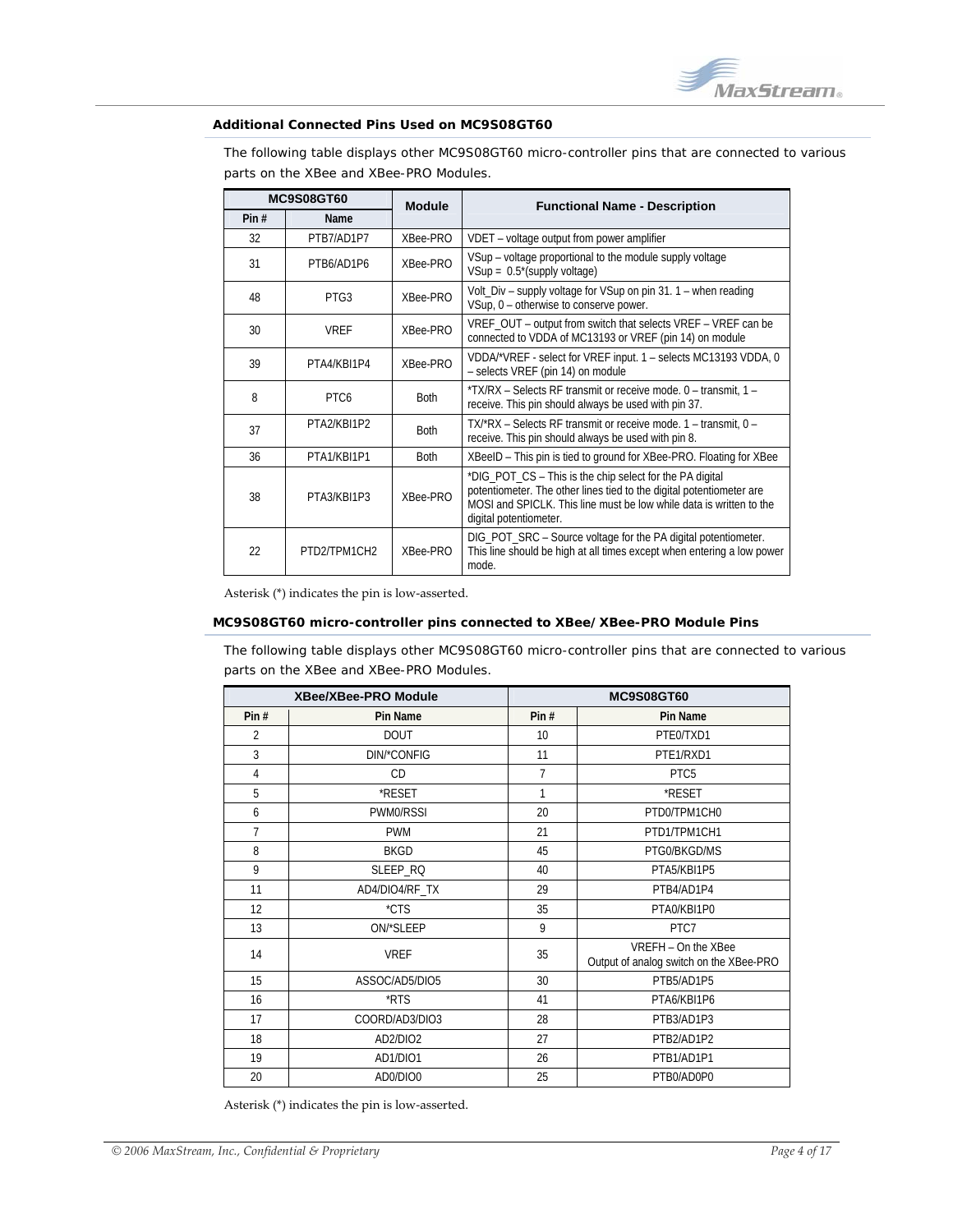

## <span id="page-4-0"></span>**Freescale SMAC**

The Freescale SMAC is provided as a ".lib" file. The Freescale SMAC must be modified slightly to support the XBee-PRO Modules. MaxStream has prepared a version of the SMAC 4.1 library that contains these modifications called SMAC\_XBEE\_DEV\_4\_1.lib.

#### **Starting Development with the SMAC Application Template**

The SMAC distributed by Freescale includes a sample project called "SMAC Application Template". The project is a simple code framework that can be quickly modified to work with the MaxStream PHY.

To modify the "SMAC Application Template" project to work with the XBee/XBee-PRO Modules, some files must be copied from the "SMAC" folder (supplied with this document) to locations within the Freescale SMAC source code. The following steps are required:

Add –DTARGET\_XBEE to the compiler command line arguments to define "TARGET\_XBEE" and delete any other TARGET defined in the command line.

Copy the "application\_XBee.h" and "vectortable\_XBee.c" files from the "SMAC\Source" folder to the SMAC "S08\apps\SMAC Application Template\Sources" folder.

Add the copied "application\_XBee.h" and "vectortable\_XBee.c" files to the project Sources Group.

Modify the following in the "application.h" file (Sources Group):

 Add the following to line 2: #include "application XBee.h"

Disable or remove the "vectortable.c" file in the Sources Group.

Copy the "SMAC\_XBEE\_DEV\_4\_1a.lib" file from the "SMAC\Libs" folder to the SMAC "S08\smac\3.1\bin" folder.

Add the copied "SMAC\_XBEE\_DEV\_4\_1a.lib" file to the SMAC Group in the project.

Disable or remove the default SMAC Library (not SMAC\_XBEE).

Disable or remove the "smac.mcp" file from the SMAC Group.

Ensure the "GT60\_target.lib" library in the Target Group is selected for the project.

If using the X-CTU to program the radios, the following must also be done:

#### X-CTU:

Modify the following in the "vectortable\_XBee.c" file (Sources Group):

 Remove comment marker to enable USE\_MAXSTREAM\_BOOTLOADER define in line 34: #define USE\_MAXSTREAM\_BOOTLOADER

Disable or remove the "P&E\_ICD\_linker.prm" file in the Prm Group.

Modify the following in the "Crt0.c" file. (This file is located in the "Select MCU Target.mcp" project, which can be opened from the Target Group.)

Change "#pragma CONST\_SEG NV\_REGISTERS" on line 57 to:

#if !defined BOOTLOADER\_ENABLED || defined FOR\_BOOTLOADER\_ONLY

#pragma CONST\_SEG DEFAULT //←-- Change to "CONST\_SEG DEFAULT"

// HCS08 NV register struct with values.

const volatile NV\_REG\_t none\_volatile\_struct =

(Note – The none\_volatile\_struct can be removed here and in "main.c" if desired.)

Copy the "Ptc\_X-CTU\_Smac.prm" linker file from the "SMAC\Linker" folder into the SMAC "S08\apps\SMAC Application Template\prm" folder.

Change the PRM file in the Linker settings to "Ptc\_X-CTU\_Smac.prm".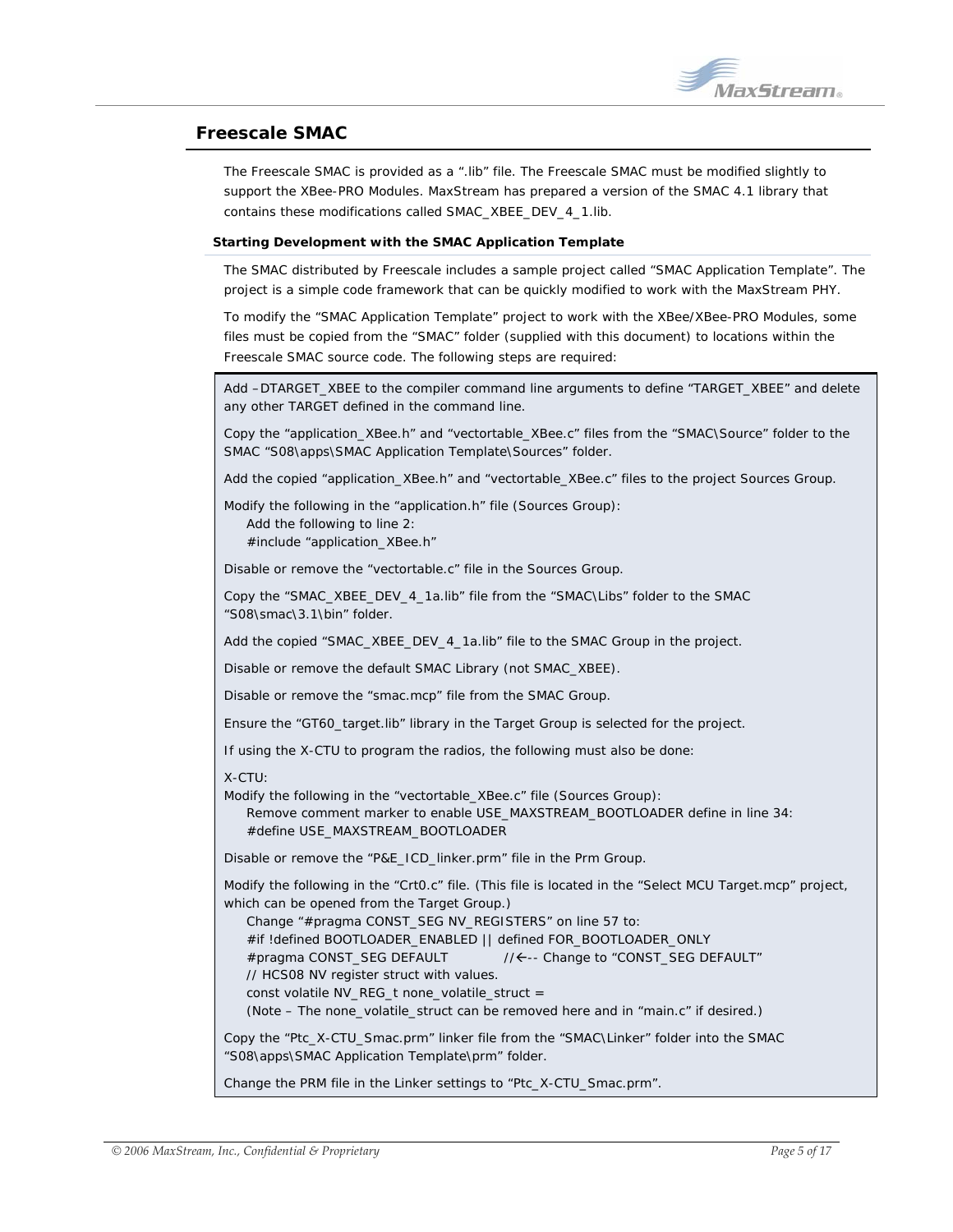

## <span id="page-5-0"></span>**Freescale 802.15.4 PHY and MAC**

The Freescale 802.15.4 PHY is provided from Freescale as source code with compiled library (.lib) files already made for different platforms, including the Freescale SARD and EVB development boards. To use the Freescale 802.15.4 PHY with the XBee/XBee-PRO Modules, it is necessary to make a PHY library for the XBee/XBee-PRO platform. This has already been done by MaxStream and is provided as the "802.15.4\_PHY\_XBEE\_DEV\_1061.lib" and "802.15.4\_PHY\_XBEE\_1061.lib" files for the 802.15.4 and ZigBee applications, and as the "SMAC\_XBEE\_DEV\_4\_1a.lib" for the SMAC application. Make sure the version of Freescale 802.15.4 software matches the version of the PHY library or compiler; otherwise, linker errors may result.

The "802.15.4 PHY\_XBEE\_1061.lib" file must only be used with the MaxStream Bootloader. This PHY library uses the calibration information stored in the Bootloader to achieve up to +18dBm power output for the XBee-PRO Modules. This version of the PHY makes use of the A/D converter on the MC9S08GT60 to maintain the correct power output (XBee-PRO Modules only). If this PHY is used on an XBee-PRO module, the A/D converter should not be used in the application.

The "802.15.4 PHY XBEE DEV 1061.lib" file can be used with or without the MaxStream Bootloader. This PHY library does not use the calibration information in the Bootloader or the A/D converter. Instead, it provides a maximum +12dBm power output (nominal) for the XBee-PRO Modules. Applications on the XBee-PRO that require the A/D converter should use this PHY Library.

The "SMAC\_XBEE\_DEV\_4\_1a.lib" file should be used in all SMAC applications (with or without the MaxStream Bootloader). This library provides a maximum of +12dBm power output (nominal) for the XBee-PRO Modules. The A/D converter is not used in this library.

The Freescale 802.15.4 MAC is provided as compiled library (.lib) files with different features. There is no need to modify these files (especially since Freescale does not provide source code for the MAC).

#### **Starting Development with "My\_Wireless\_App"**

The 802.15.4 MAC distributed by Freescale includes a sample project called "My\_Wireless\_App". The project contains simple pieces of working code that can be quickly modified to work with the MaxStream PHY.

To modify the "My\_Wireless\_App" project to work with the XBee/XBee-PRO Modules, some files must be copied from the "802.15.4" folder (supplied with this document) to locations within the Freescale source code. The following steps are required:

Add –DTARGET\_XBEE to the compiler command line arguments to define "TARGET\_XBEE" and delete any other TARGET defined in the command line.

Copy the "Target\_XBee.h" and "App\_Target\_XBee.h" files from the "802.15.4\Source" folder to the Freescale "Demos\MyWirelessApp\src\Code\Sys" folder.

Add the "Target\_XBee.h" and "App\_Target\_XBee.h" files to the Sys Group in the project.

Modify the following in the "Target.h" file (Sys Group):

 Add the following to line 25: #include "Target\_XBee.h"

 Comment out the default target defined around line 37: //#define TARGET\_DIG534\_1 // Sniffer //#define TARGET\_AXIOM\_GB60 // 802.15.4 Dev Platform //#define TARGET\_RD01 //Å-- Comment out this line #endif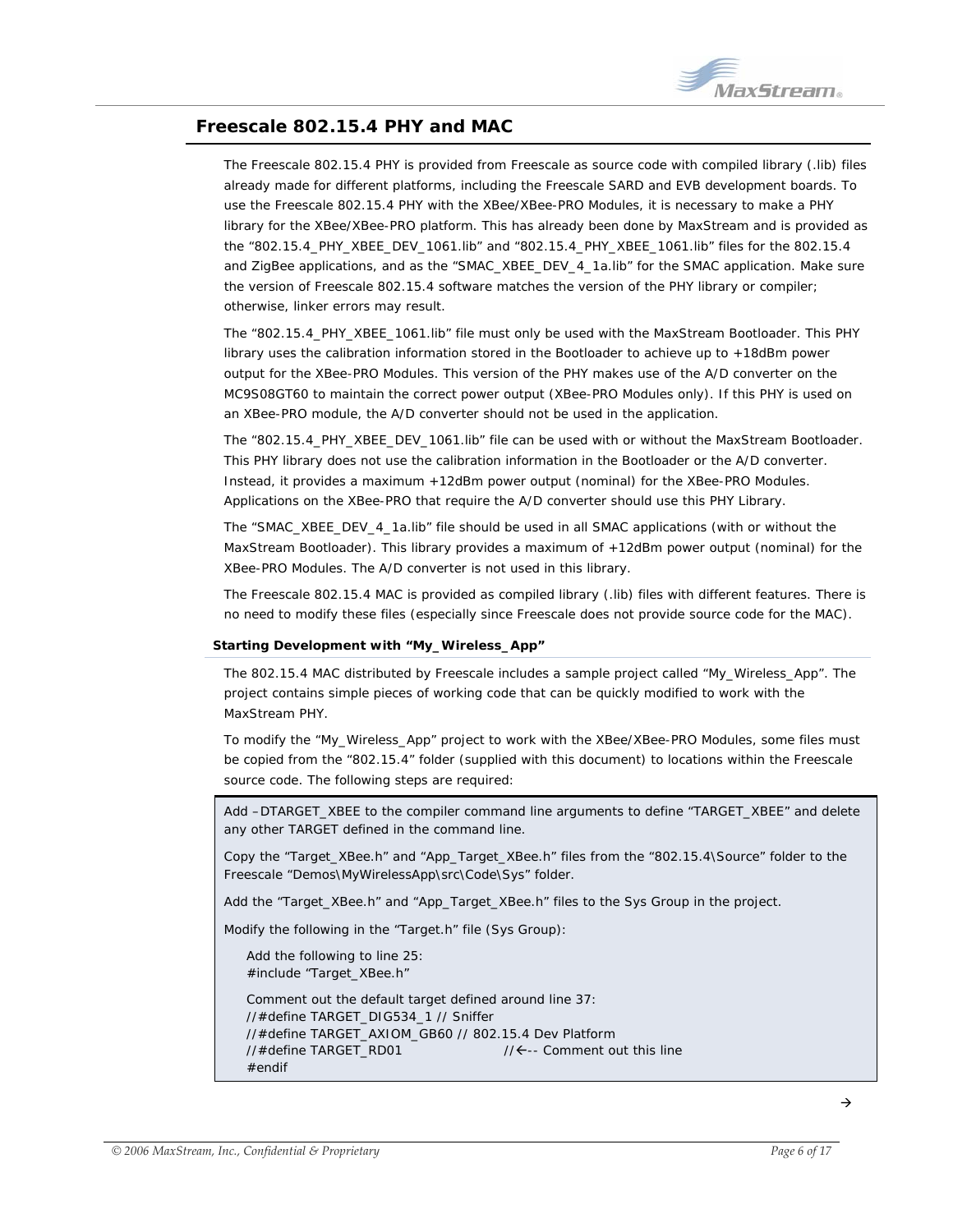

*(Continued from previous page)* 

Modify the following in the "AppTarget.h" file (Sys Group):

 Add the following to line 26: #include "App\_Target\_XBee.h" Comment out the default target defined around line 41: //#define TARGET\_DIG534\_1 // Sniffer //#define TARGET\_AXIOM\_GB60 // 802.15.4 Dev Platform  $1/4$ define TARGET\_RD01  $1/6$ -- Comment out this line #endif

The remaining instructions are dependent upon which tool will be used for programming the modules.

#### **P&E Multilink:**

Copy the "802.15.4\_PHY\_XBEE\_DEV\_1061.Lib" file from the "802.15.4\Libs" folder into the Freescale "Freescale\_Reference\_Libs\Phy" folder.

Add the copied "802.15.4 PHY\_XBEE\_DEV\_1061.Lib" file to the 802.15.4\_Libs Group in the project.

Disable or remove the default PHY Library (not PHY\_XBEE).

Use the default Linker file "Ptc.ach".

#### **X-CTU:**

Copy the "802.15.4\_PHY\_XBEE\_1061.Lib" file from the "802.15.4\Libs" folder into the Freescale "Freescale\_Reference\_Libs\Phy" folder.

Add the copied "802.15.4 PHY\_XBEE\_1061.Lib" file to the 802.15.4 Libs Group in the project.

Disable or remove the default PHY Library (not PHY\_XBEE).

Copy the "ProtConfig.c" and "ProtConfig.h" files from the "802.15.4\Source" folder into the Freescale "Demos\MyWirelessApp\src\Code\App" folder.

Add the "ProtConfig.c" and "ProtConfig.h" files to the MyApps Group in the project.

Modify the following in the "Crt0.c" file (Sys Group): Change "#pragma CONST\_SEG NV\_REGISTERS" on line 58 to: #if !defined BOOTLOADER\_ENABLED || defined FOR\_BOOTLOADER\_ONLY #pragma CONST\_SEG DEFAULT  $\sqrt{A}$ -- Change this line to CONST\_SEG DEFAULT // HCS08 NV register struct with values. const volatile NV\_REG\_t none\_volatile\_struct = (Note – The none\_volatile\_struct can be removed here and in main.c if desired.)

Copy the "Ptc\_X-CTU\_802\_15\_4.prm" linker file from the "802.15.4\Linker" folder into the Freescale "Demos\MyWirelessApp\src\Build" folder.

Make the following changes to the Linker settings:

 Change the PRM file to "Ptc\_X-CTU\_802\_15\_4.prm". Add "-WmsgSd1100" and "-EnvSRECORD=hex" to the Linker command line arguments.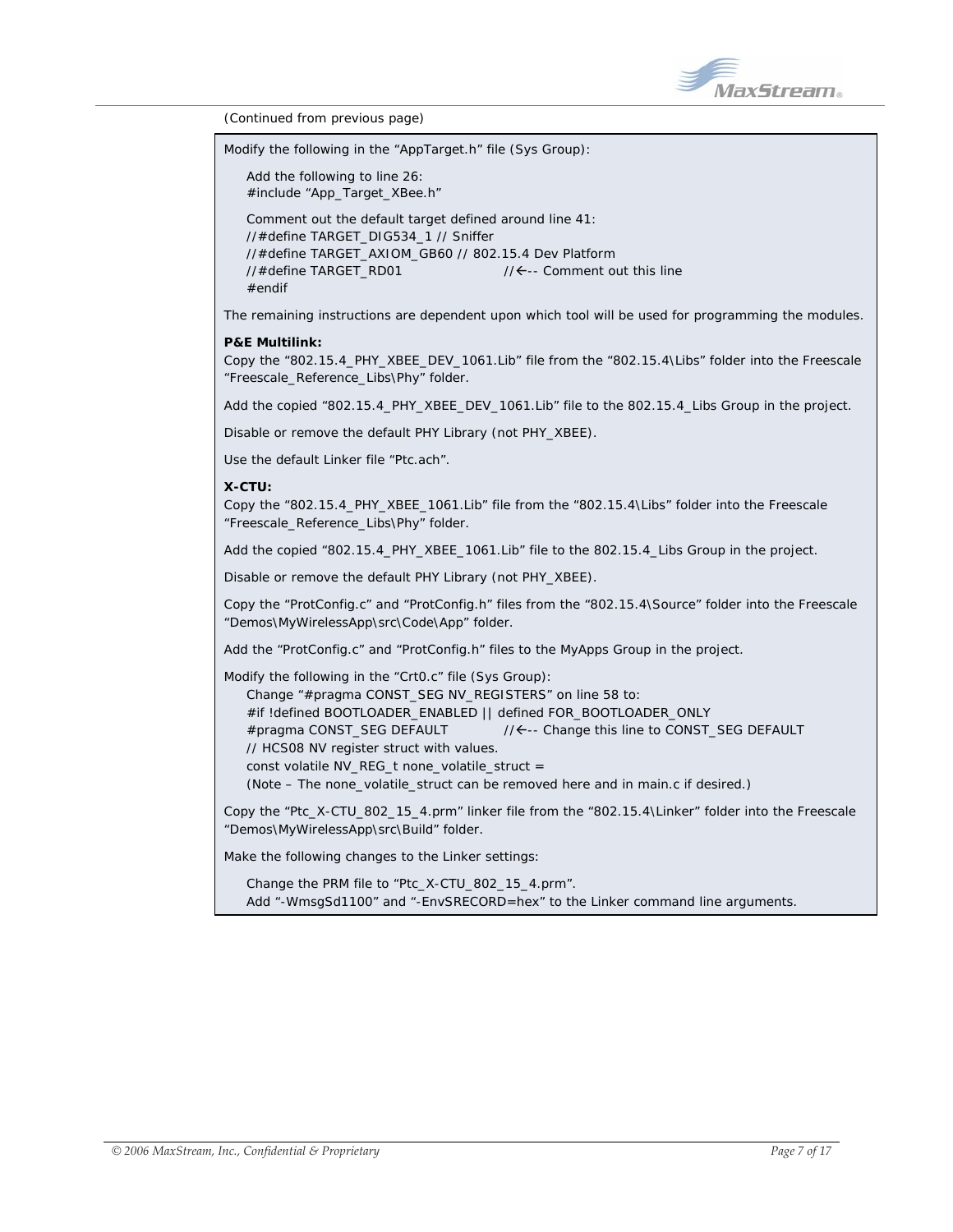## <span id="page-7-0"></span>**Figure 8 ZigBee Stack**

The Freescale ZigBee solution uses the Figure 8 ZigBee stack. A few modifications to the stack are necessary to support operation on the XBee / XBee-PRO Modules.

#### **Starting Development with the Homelighting SRC03391 Project**

The Figure 8 Stack includes a sample project called "Homelighting – SRC03391". The project contains code for a simple light switch controller and can be quickly modified to work with the MaxStream PHY.

To modify the "Homelighting – SRC03391" project to work with the XBee/XBee-PRO Modules, some files must be copied from the "ZigBee" folder (supplied with this document), to locations within the Figure 8 stack source code. The following steps are required:

|                                                                                                                                                                                                                                                                                        | Make the following changes to the compiler command line arguments:<br>Add -DTARGET_XBEE to define "TARGET_XBEE".<br>Delete any other TARGET defines (i.e. -DTARGET_SARD, etc).<br>Delete any GB60 or GT60 defines (i.e. -DGT60_SARD, etc).<br>Delete any LCD or Bootloader defines. |                                                                                                                                        |
|----------------------------------------------------------------------------------------------------------------------------------------------------------------------------------------------------------------------------------------------------------------------------------------|-------------------------------------------------------------------------------------------------------------------------------------------------------------------------------------------------------------------------------------------------------------------------------------|----------------------------------------------------------------------------------------------------------------------------------------|
| Copy the "Target_XBee.h" and "App_Target_XBee.h" files from the "ZigBee\Src" folder to the Figure 8<br>"Z-Stack\MAC_core\MC13192\Src\Ghdr" folder.                                                                                                                                     |                                                                                                                                                                                                                                                                                     |                                                                                                                                        |
| Add the "Target_XBee.h" and "App_Target_XBee.h" files to the MAC\Ghdr Group in the project.                                                                                                                                                                                            |                                                                                                                                                                                                                                                                                     |                                                                                                                                        |
|                                                                                                                                                                                                                                                                                        | Modify the following in the "Target.h" file (MAC\Ghdr Group):<br>Add the following to line 25:<br>#include "Target_XBee.h"                                                                                                                                                          |                                                                                                                                        |
| $#$ endif                                                                                                                                                                                                                                                                              | Comment out the default target (defined around line 36):<br>//#define TARGET_DIG534_1 // Sniffer<br>//#define TARGET_AXIOM_GB60                                                                                                                                                     | $1/\leftarrow$ -- Comment out this line<br>//#define TARGET_RD01 // For all boards which uses the Freescale reference design 01 layout |
| Modify the following in the "AppTarget.h" file (MAC\Ghdr):<br>Add the following to line 26:<br>#include "App_Target_XBee.h"                                                                                                                                                            |                                                                                                                                                                                                                                                                                     |                                                                                                                                        |
| Comment out the default target (defined around line 41):<br>//#define TARGET_DIG534_1 // Sniffer<br>//#define TARGET_AXIOM_GB60<br>$1/\leftarrow$ -- Comment out this line<br>//#define TARGET_RD01 // For all boards which uses the Freescale reference design 01 layout<br>$#$ endif |                                                                                                                                                                                                                                                                                     |                                                                                                                                        |
| Figure 8 "Z-Stack\Zmain" folder.                                                                                                                                                                                                                                                       |                                                                                                                                                                                                                                                                                     | Copy the "OnBoard_XBee.c" and "OnBoard_XBee.h" files from the "ZigBee\Source" folder into the                                          |
| Add the "OnBoard_XBee.c" and "OnBoard_XBee.h" files to the ZMain Group in the project.                                                                                                                                                                                                 |                                                                                                                                                                                                                                                                                     |                                                                                                                                        |
| Disable or remove the "OnBoard.c" file from the project (ZMain Group).                                                                                                                                                                                                                 |                                                                                                                                                                                                                                                                                     |                                                                                                                                        |
| Modify the following in the "OnBoard.h" file (ZMain Group):<br>Add the following to line 27:<br>#include "OnBoard_XBee.h"                                                                                                                                                              |                                                                                                                                                                                                                                                                                     |                                                                                                                                        |
| Comment out the #else and the 5 EVAL_SW defines (about lines 314 - 319)<br>//#else                                                                                                                                                                                                     |                                                                                                                                                                                                                                                                                     |                                                                                                                                        |
| $\frac{1}{2}$<br>$\frac{1}{2}$                                                                                                                                                                                                                                                         | #define EVAL_SW_MASK 0x00<br>#define EVAL_SW4 0x00                                                                                                                                                                                                                                  |                                                                                                                                        |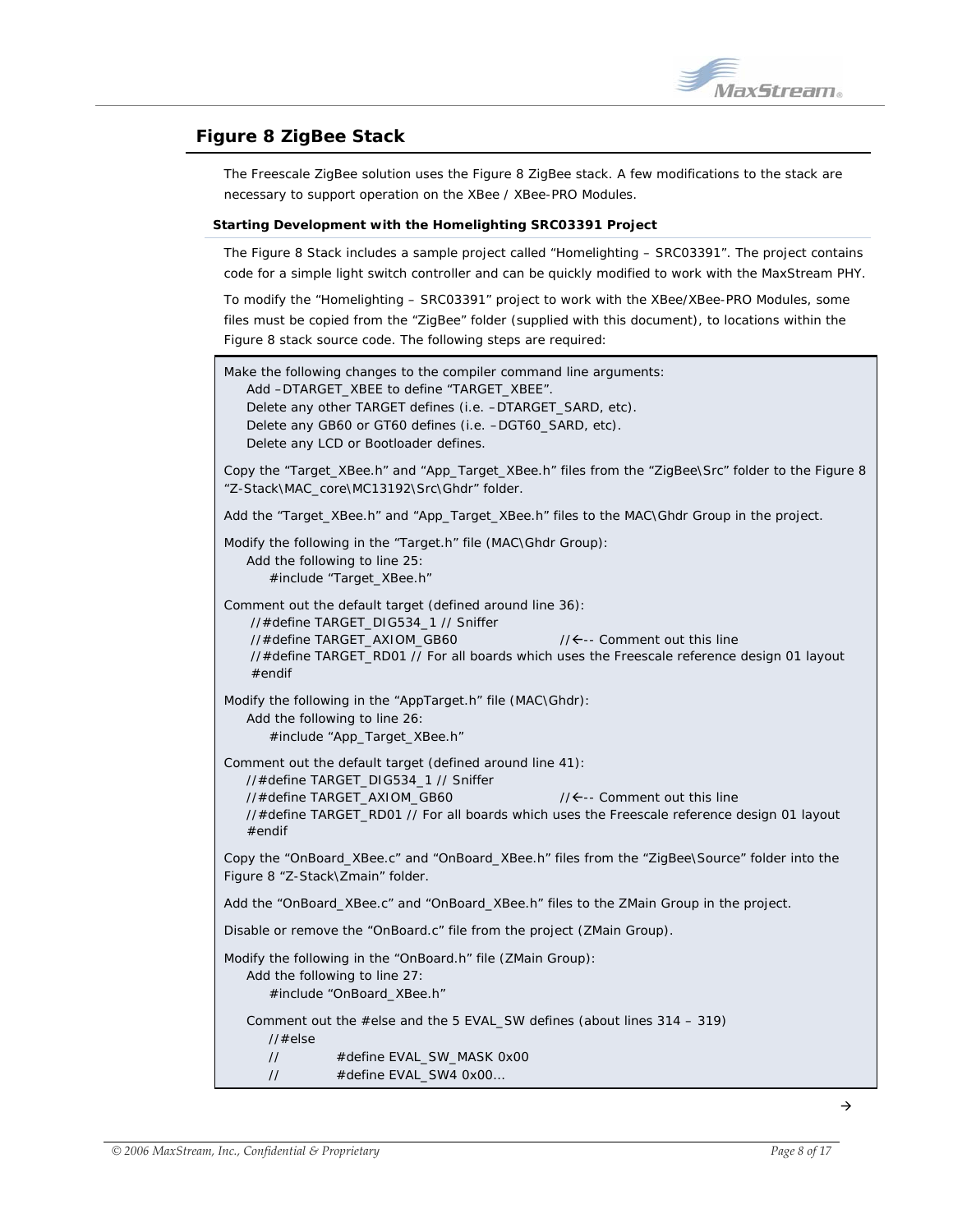

*(Continued from previous page)* 

| (Continued from previous page)                                                                                                                                                                                                                                                           |
|------------------------------------------------------------------------------------------------------------------------------------------------------------------------------------------------------------------------------------------------------------------------------------------|
| The following instructions add serial port support (if necessary):                                                                                                                                                                                                                       |
| <b>Serial Port:</b><br>Modify the following in the "MTSPCI.c" file (OSAL Group):<br>Add the following (around line 36):<br>#ifdef TARGET_XBEE<br>#include "gb60_io.h"<br>$#$ endif                                                                                                       |
| Modify the following in the "OnBoard.h" file (ZMain Group):<br>Add the following around line 44:<br>#ifdef TARGET XBEE<br>#define ZTOOL_P1<br>$#$ endif                                                                                                                                  |
| The remaining instructions depend on which tool will be used for programming the modules.                                                                                                                                                                                                |
| <b>P&amp;E Multilink:</b><br>-2" Copy the "802.15.4_PHY_XBEE_DEV_1061.Lib" file from the "ZigBee\Libs" folder into the Figure 8<br>Stack\MAC_core\MC13192\Libs" folder.                                                                                                                  |
| Add the "802.15.4_PHY_XBEE_DEV_1061.Lib" file to the MAC\Libs Group in the project.                                                                                                                                                                                                      |
| Disable or remove the default PHY Library (Not PHY_XBEE).                                                                                                                                                                                                                                |
| Use the default Linker "Ptc.ach" file.                                                                                                                                                                                                                                                   |
| X-CTU:<br>Copy the "802.15.4_PHY_XBEE_1061.Lib" file from the "ZigBee\Libs" folder into the Figure- "Z-<br>Stack\MAC_core\MC13192\Libs" folder.                                                                                                                                          |
| Add the "802.15.4_PHY_XBEE_1061.Lib" file to the MAC\Libs Group in the project.                                                                                                                                                                                                          |
| Disable or remove the default PHY Library (Not PHY_XBEE).                                                                                                                                                                                                                                |
| Copy the "ProtConfig.c" and "ProtConfig.h" files from the "ZigBee Source" folder into the Figure 8<br>directory where the Application files reside (i.e. ZStack_SRC03391 project Application files reside at<br>"Z-Stack\Projects\Homelighting\SRC03391\ Source").                       |
| Add the "ProtConfig.c" and "ProtConfig.h" files to the Application Group in the project.                                                                                                                                                                                                 |
| Modify the following in the "CrtO.c" file (MAC\Sys Group):<br>Replace the #pragma on line 61 with the following:<br>#pragma CONST_SEG DEFAULT<br>//don't place none_volatile_struct in NV_REG section<br>(Note - The none_volatile_struct can be removed here and in Main.c if desired.) |
| Copy the "Ptc_X-CTU_ZigBee.prm" linker file from the "ZigBee\Linker" folder into the Figure 8 "Z-<br>Stack\MAC_core\MC13192\Src\Build" folder                                                                                                                                            |
| Make the following changes to the Linker settings:<br>Change the PRM file to "Ptc_X-CTU_ZigBee.prm".<br>Ensure "-WmsgSd1100" is included in the Linker command line arguments.                                                                                                           |
| The next steps help verify the application was ported correctly:                                                                                                                                                                                                                         |
| <b>Verification:</b><br>When the module powers up, LED1 (on XBIB-DEV interface board) should be lit. The module is<br>waiting for user intervention to generate a random serial number (zmainEstablishExtAddr() in<br>ZMain.c).                                                          |
| Press SW1 on the XBIB-DEV board. LED1 should turn off, and LED2 should turn on.                                                                                                                                                                                                          |
| Press SW1 again on the XBIB-DEV board. LED2 should turn off, and LED3 should turn on, meaning                                                                                                                                                                                            |

the Coordinator has started successfully.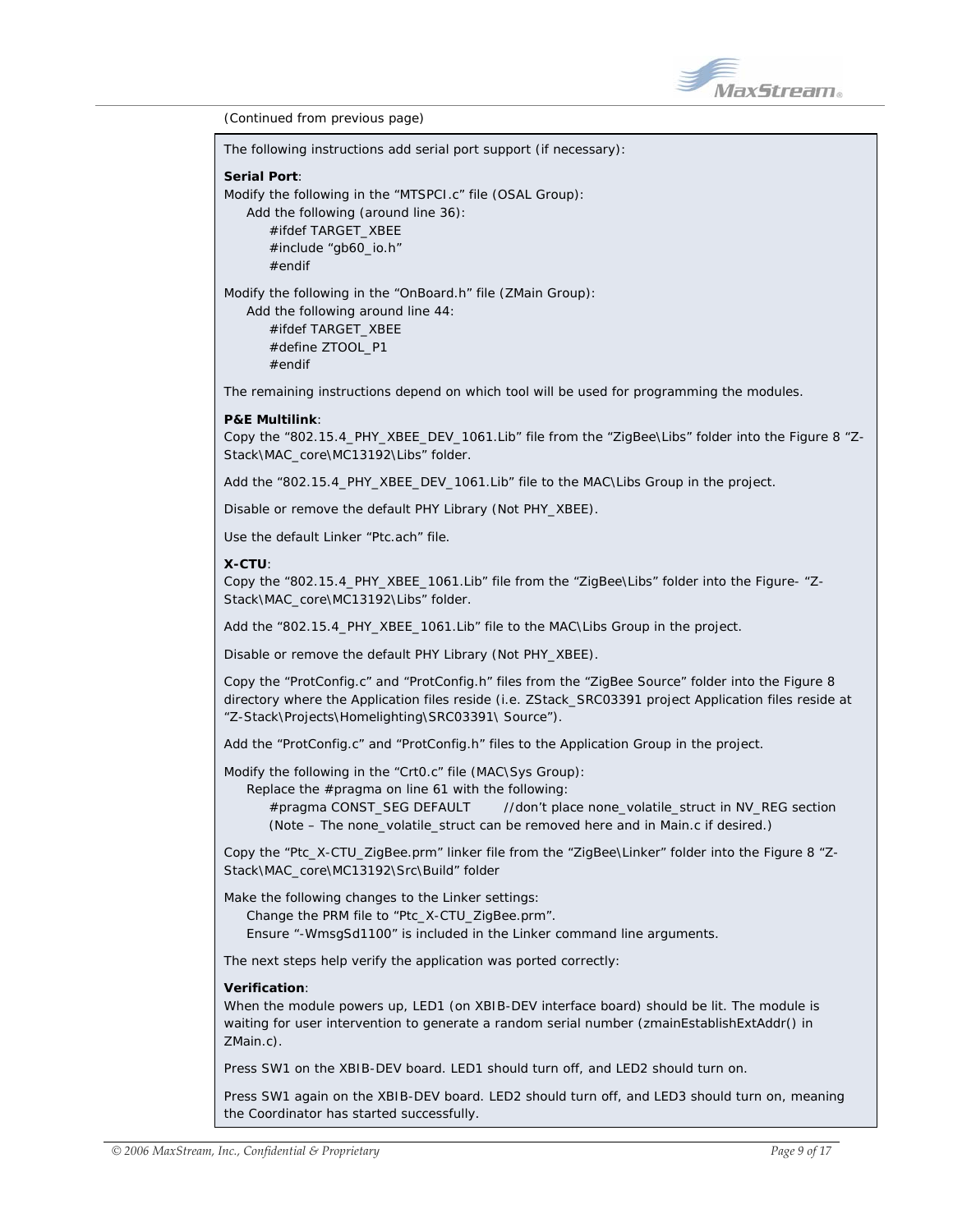

## <span id="page-9-0"></span>**MaxStream PHY Low Power Operation**

The "XBee-Phy.h" file is supplied in the 802.15.4, SMAC and ZigBee "Source" folders (supplied with this document). This file contains a prototype for the XBee\_Phy\_IO() function. This function will set the PHY-level I/O lines (and A/D Converter, XBee-PRO only) for either low-power or active operating modes based on the argument (PHY\_SLEEP or PHY\_WAKE respectively). This file can be added to the 802.15.4, SMAC or ZigBee projects if low power operation is required.

## **Application Low Power Notes**

Several steps are listed below to help reduce power consumption when developing an application. These steps are supplemental to the process described in the Freescale documentation.

#### **To Enter Sleep:**

Configure the module ID pin (PTA1) as a low driving output: PTAPE\_PTAPE1 = 0; PTAD\_PTAD1 = 0; PTADD\_PTADD1 = 1;

Call XBee\_Phy\_IO() to configure the PHY IO lines for sleep: XBee\_Phy\_IO(PHY\_SLEEP);

(XBee\_Phy\_IO() is defined in "XBee-Phy.h". See "MaxStream PHY Low Power Operation" section.)

Set the MAC Attribute gMPibRxOnWhenIdle\_c to false to disable the receiver when idle.

Call AttEnable. (This macro is defined in Target\_XBee.h.)

If using the Freescale ASP layer or Power Library, send the sleep request primitive (Hibernate Request, Doze Request, etc) to sleep the MC13193.

If applicable, issue the Stop command to sleep the MC9S08GT60:

asm STOP;

(see MC9S08GT60 datasheet for information on Stop modes.)

#### **To Wake from Sleep:**

AttDisable / AttEnable may need to be called to wake the MC13193 from sleep if it is in Hibernate or Acoma mode.

Set the MAC Attribute gMPibRxOnWhenIdle\_c to true to enable the receiver when idle. This may require setting the channel again.

Setup the module ID pin (PTA1) as an input with the pull-up enabled:

```
PTAPE\_PTAPE1 = 1;PTADD_PTADD1 = 0;
```
Call XBee\_Phy\_IO() to configure the PHY IO lines for wake: XBee\_Phy\_IO(PHY\_WAKE);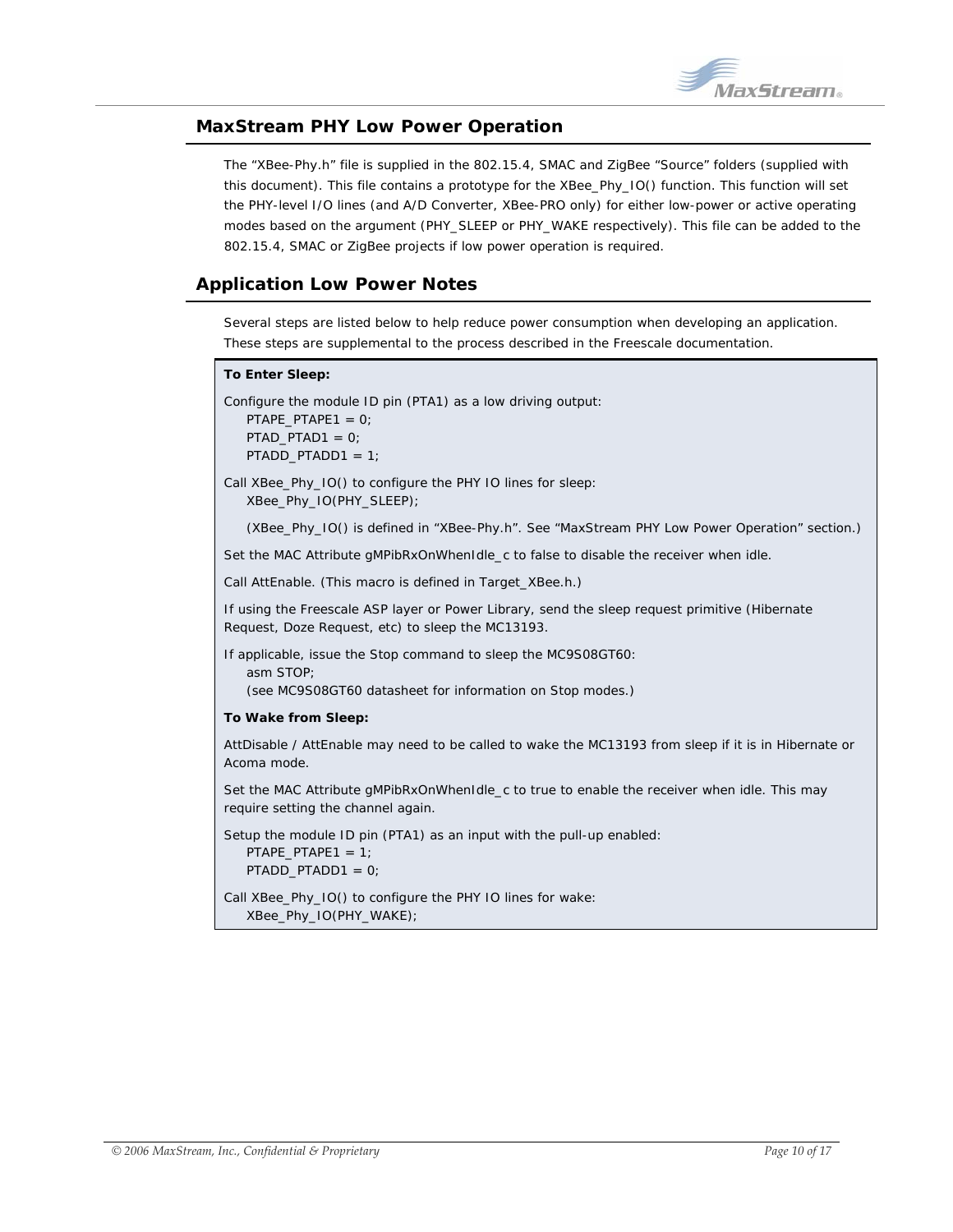

## <span id="page-10-0"></span>**RS-232 and USB Interface Boards**

XBee Development Kits ship with XBIB-DEV development boards. The boards facilitate interfacing between an RF module and host. The XBIB-DEV contains a power supply and interfaces through RS-232 (XBIB-R-DEV) or USB (XBIB-U-DEV) connections. Certain pins on the RF module connect to the interface board to provide the RS-232 and USB functionality. USB functionality is made through a virtual COM (RS-232) port; which means the same XBEE pins that are connected through the RS-232 level translator are connected to a USB interface that provides the same functionality as the RS-232 interface. A connector is provided for the Freescale BDM interface. In addition, four push button switches and four LEDs are provided. This is done to mimic the switches and LEDs on the Freescale development boards. A RESET switch is also provided. The following table describes the connections from the MC9S08GT60 to the XBIB-DEV interface board.

|                                       | <b>XBIB-R-DEV Connection</b>                 |  |  |
|---------------------------------------|----------------------------------------------|--|--|
| Pin # - XBee/XBee-PRO Module pin name | <b>XBIB-U-DEV Connection</b>                 |  |  |
| $2 - DOUT$                            | RXD - J2 pin 2 (RS-232), J5 pin 2            |  |  |
|                                       | RXD - U6 pin 24 (USB), J7 pin 2              |  |  |
| 3 - DIN/CONFIG                        | TXD - J2 pin 3 (RS-232), J5 pin 3            |  |  |
|                                       | TXD - U6 pin 25 (USB), J7 pin 3              |  |  |
| 4 - CD/DOUT END/DO8                   | LED1 & DOUT LED circuit, J5 pin 4            |  |  |
|                                       | LED1 & DOUT LED circuit, J7 pin 4            |  |  |
| 5 - RESET                             | RESET, J5 pin 5                              |  |  |
|                                       | RESET, J7 pin 5                              |  |  |
| 6 – PWM0/RSSI                         | RSSI LED circuit input, J5 pin 6             |  |  |
|                                       | RSSI LED circuit input, J7 pin 6             |  |  |
| 7 – PWM1                              | LED2, J5 pin 7                               |  |  |
|                                       | LED2, J7 pin 7                               |  |  |
| 8 - reserved (MC13192 BKGND Debug)    | J1 pin 1 (Programming/Debug Header, J5 pin 8 |  |  |
|                                       | J2 pin 1 (Programming/Debug Header, J7 pin 8 |  |  |
| 9 - *DTR/SLEEP_RQ/DI8                 | DTR - J2 pin 4 (RS-232), J5 pin 9            |  |  |
|                                       | DTR# - U6 pin 21 (USB), J5 pin 9             |  |  |
| 11 - RF_TX/AD4/DIO4                   | LED3, J8 - pin 11                            |  |  |
|                                       | LED3, J8 - pin 11                            |  |  |
| 12 - *CTS/DIO7                        | CTS - J2 pin 8 - (RS-232), J8 pin 10         |  |  |
|                                       | CTS# U6 pin 22 (USB), J8 pin 10              |  |  |
| 13 - PWRDN                            | J8 pin 9                                     |  |  |
|                                       | J8 pin 9                                     |  |  |
| 14 – VREF                             | J8 pin 7                                     |  |  |
|                                       | J8 pin 7                                     |  |  |
| 15 - Associate/AD5/DIO5               | LED4, J8 pin 6                               |  |  |
|                                       | LED4, J8 pin 6                               |  |  |
| 16 - *RTS /DIO8                       | RTS- J2 pin 7 (RS-232), J8 pin 5             |  |  |
|                                       | RTS# - U6 pin 23 (USB), J8 pin 5             |  |  |
| 17 - COORD_SEL/AD3/DIO3               | SW1, J8 pin 4                                |  |  |
|                                       | SW1, J8 pin 4                                |  |  |
| 18 - AD2/DIO2                         | SW2, J8 pin 3                                |  |  |
|                                       | SW2, J8 pin 3                                |  |  |
| 19 - AD1/DIO1                         | SW3, J8 pin 2                                |  |  |
|                                       | SW3, J8 pin 2                                |  |  |
| 20 - AD0/DIO0                         | SW4, J8 pin 1                                |  |  |
|                                       | SW4, J8 pin 1                                |  |  |

Asterisk (\*) indicates the pin is low‐asserted.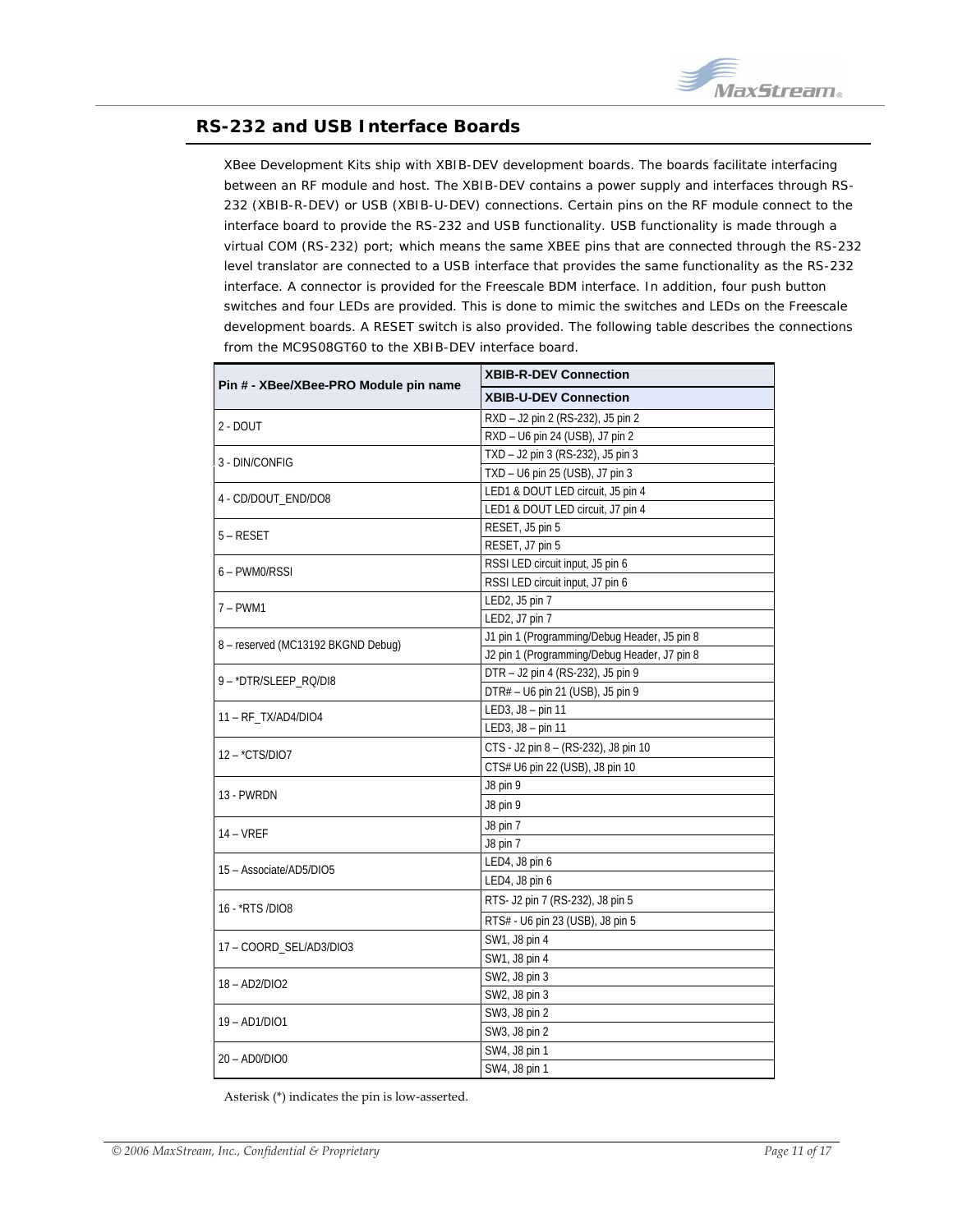

## <span id="page-11-0"></span>**Appendix A: Reference Schematics**

#### **XBee OEM RF Module**

<span id="page-11-1"></span>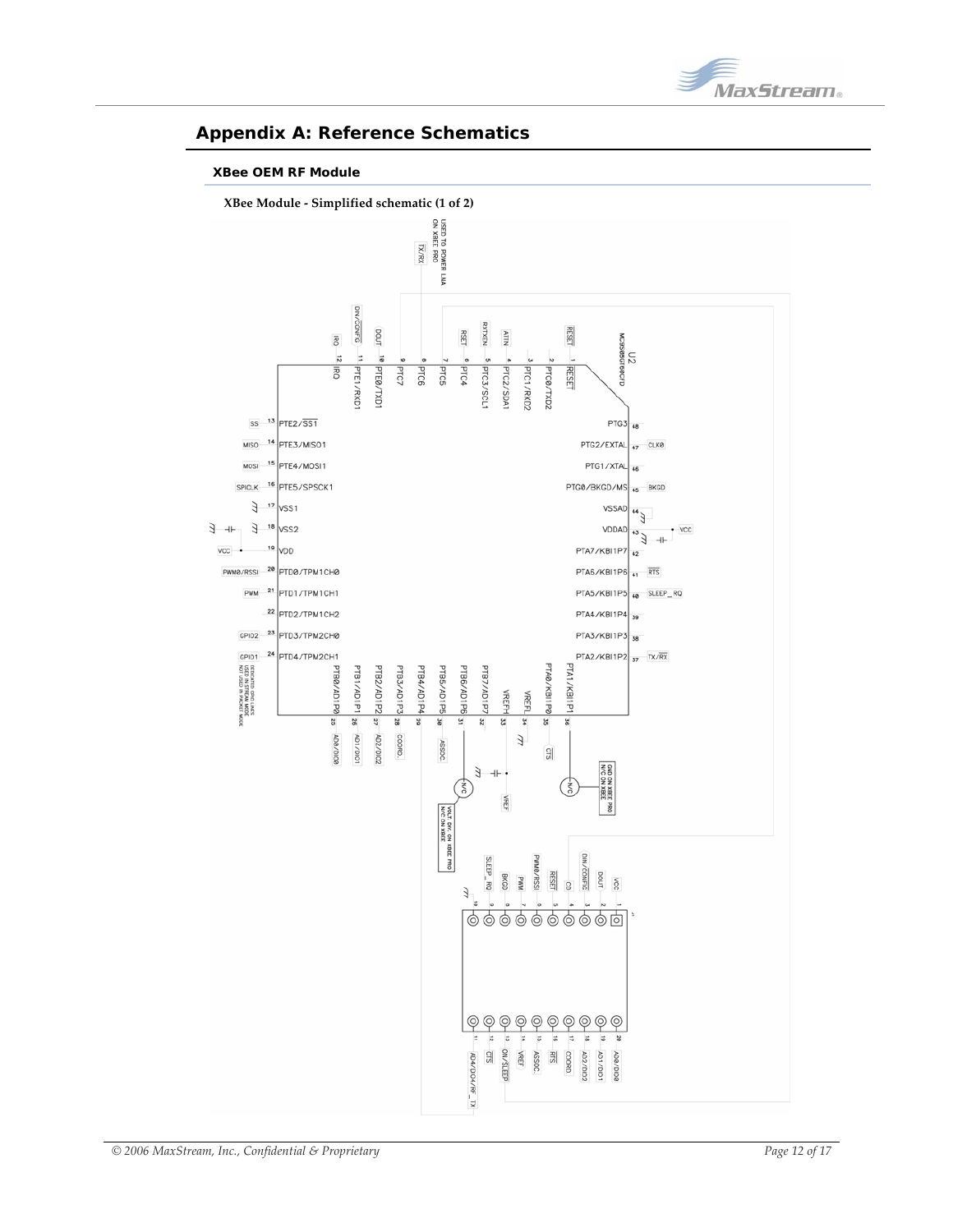

MaxStream.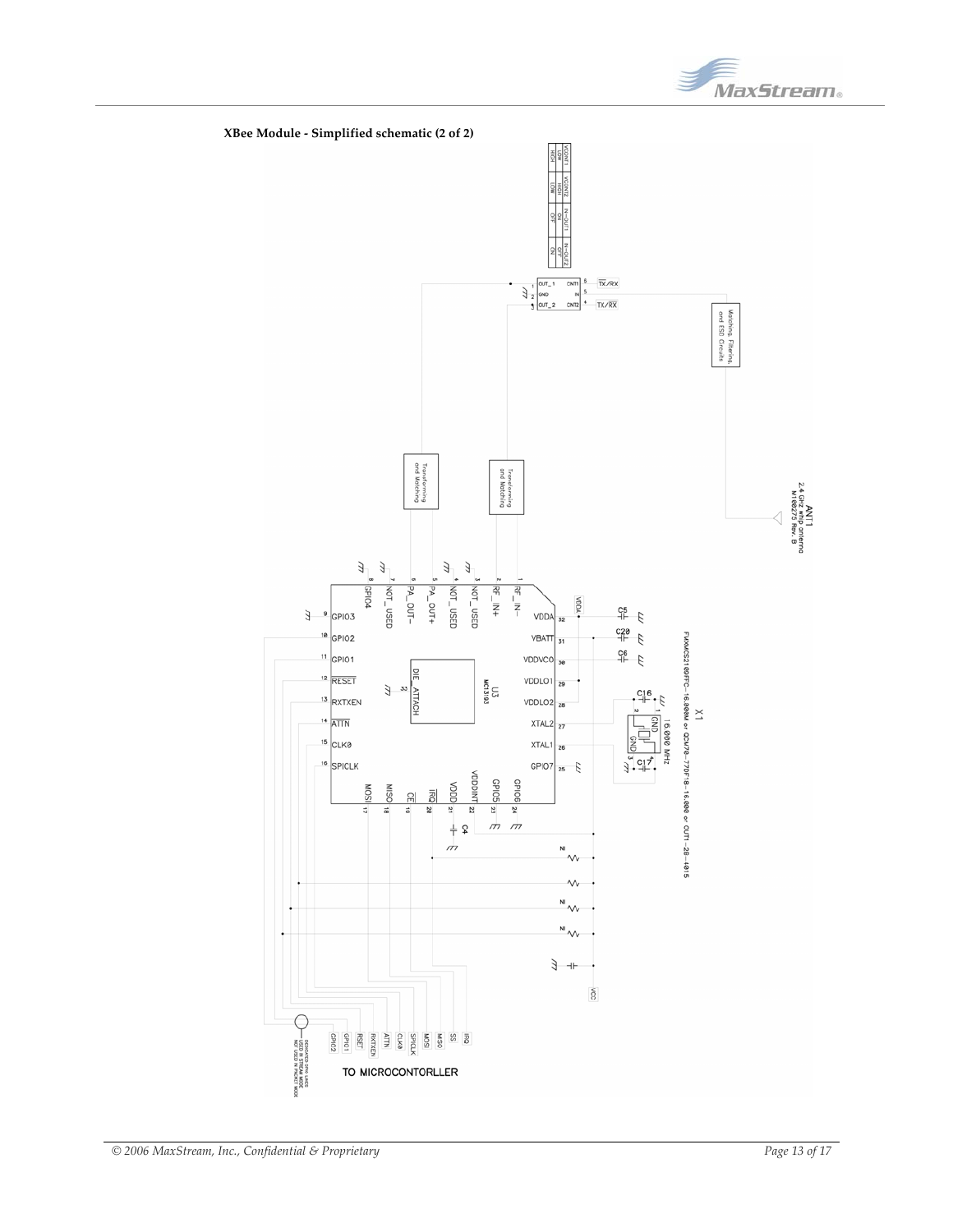

#### **XBee-PRO OEM RF Module**

**XBee‐PRO Module ‐ Simplified schematic (1 of 2)** 

<span id="page-13-0"></span>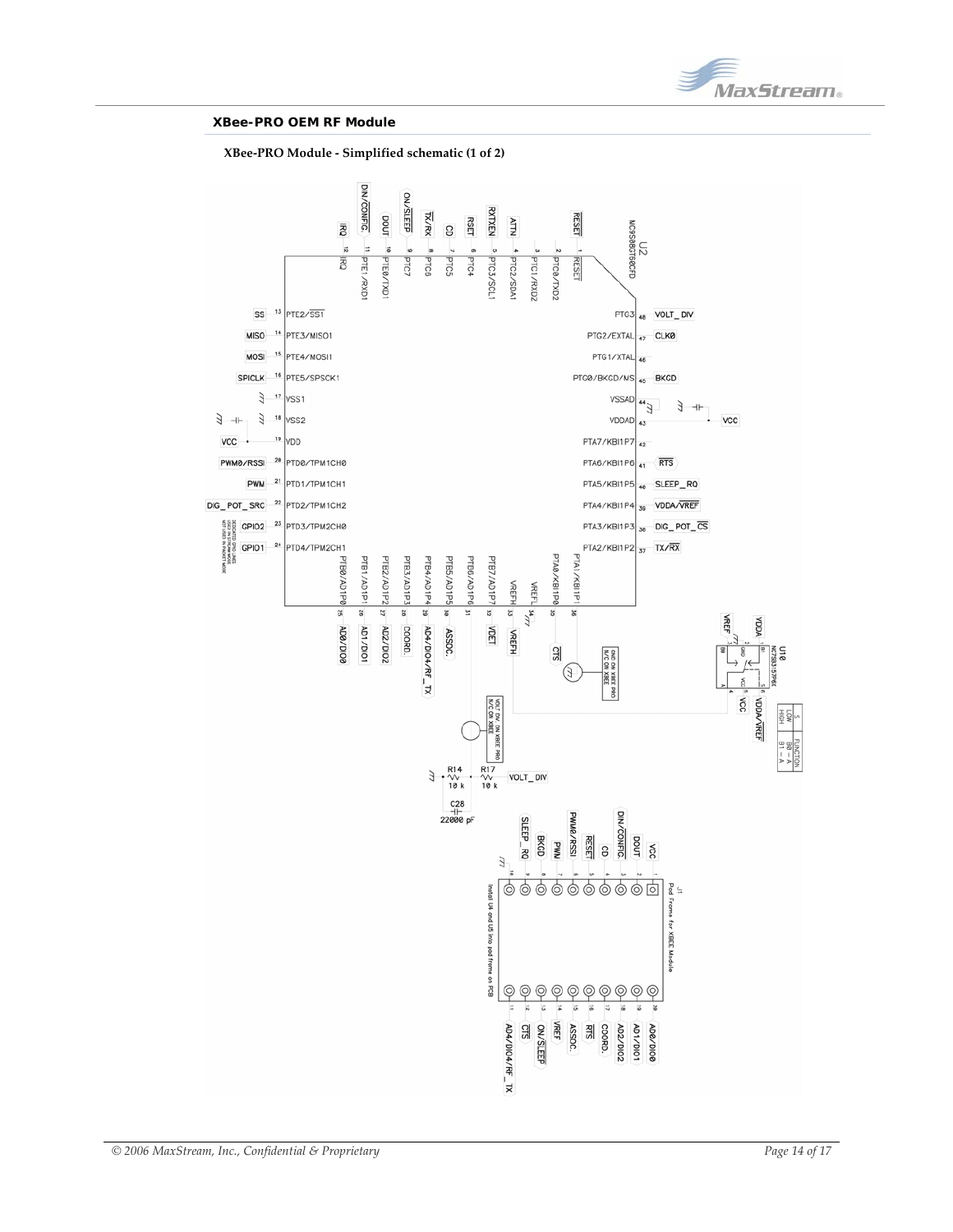



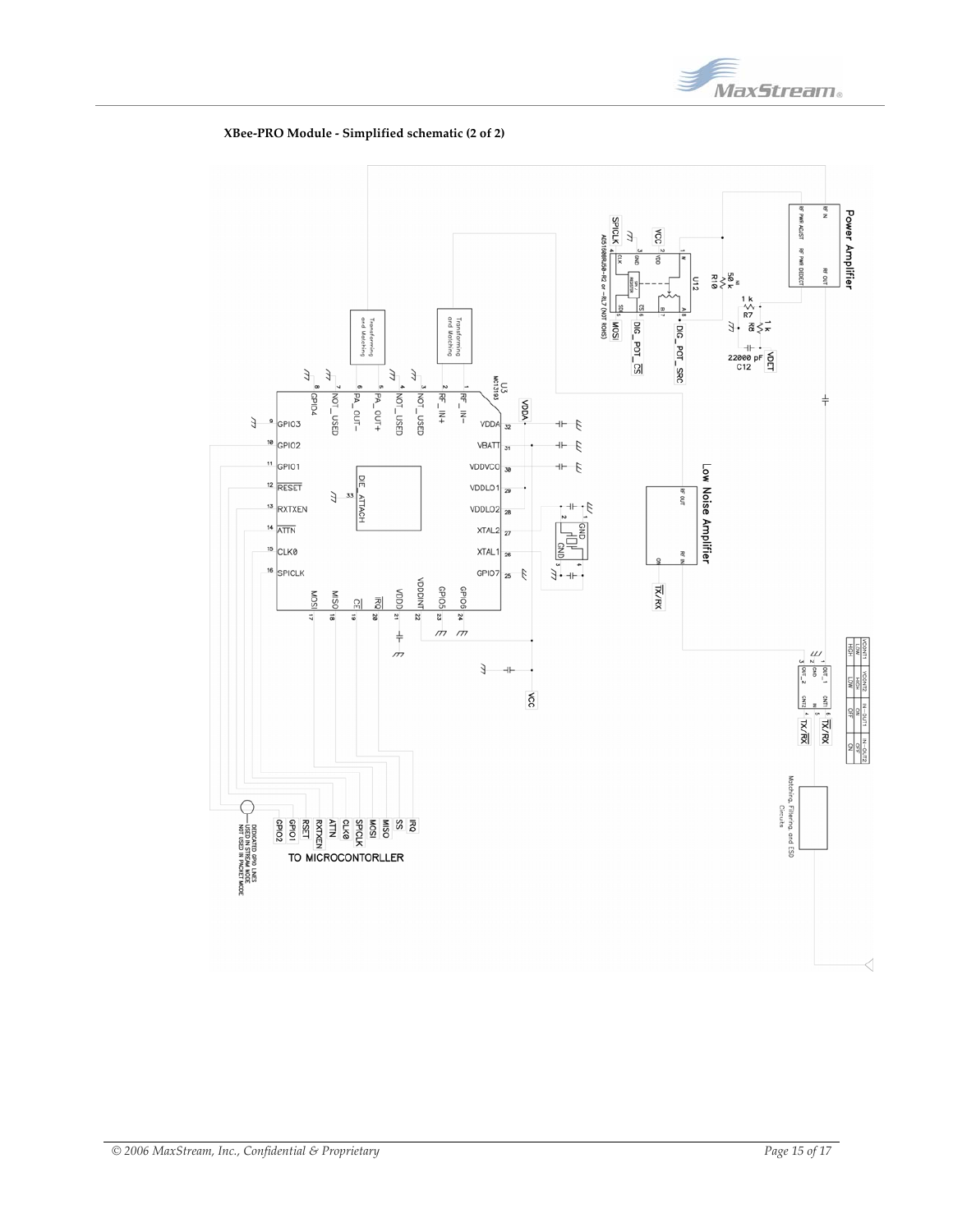

#### **MaxStream Development Boards**



**XBIB‐R‐DEV RS‐232 Development Board ‐ Reference Schematic**